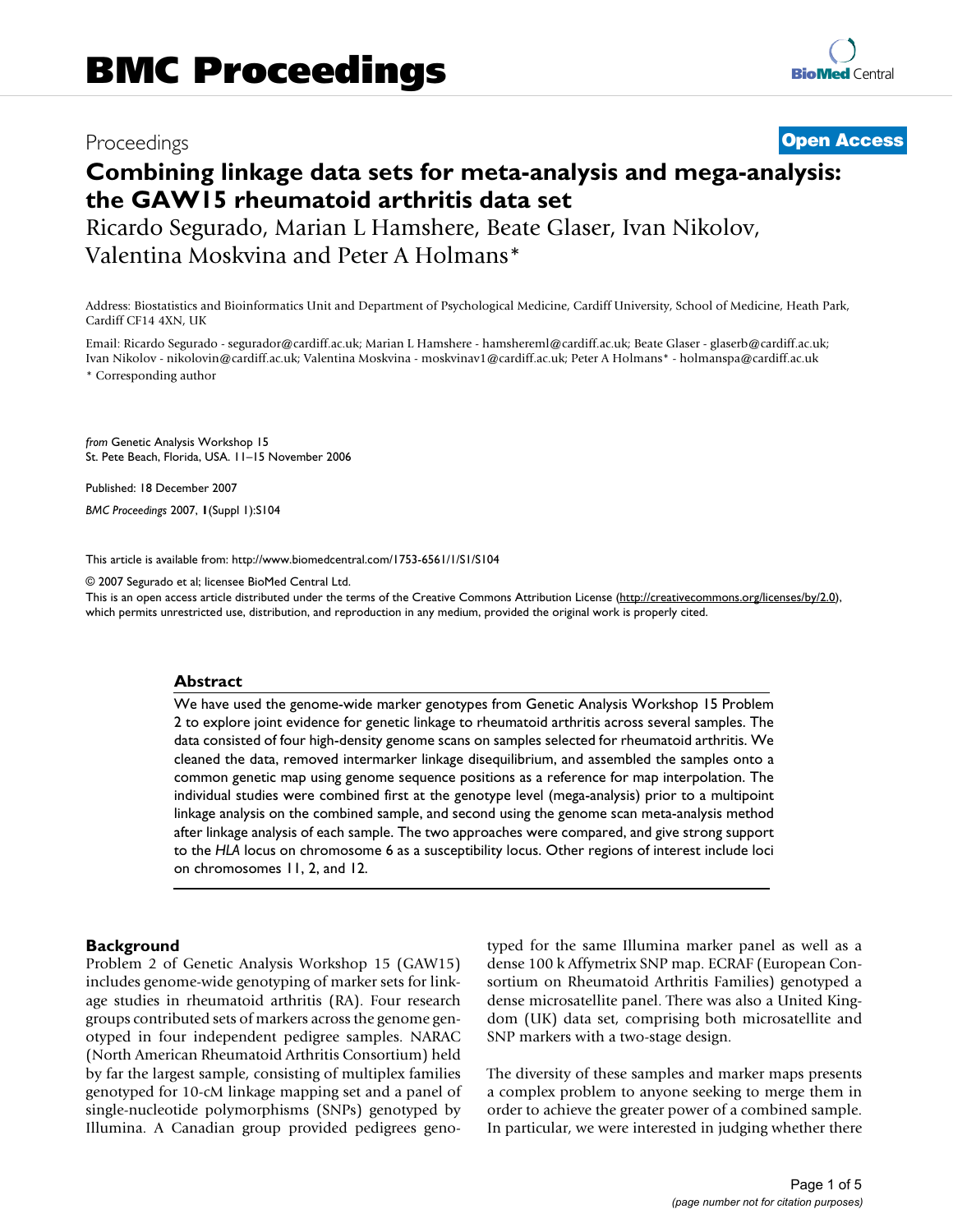is a "best" way to merge marker maps, or if available information would force one particular solution. We combined the data by placing markers on a common genetic map and performing linkage analysis on the whole sample jointly (e.g., McQueen et al. [1]), which we termed a "mega-analysis". A meta-analysis technique, the genome scan meta-analysis (GSMA) [2], was used as a comparison for ease of methodology. This method involves the division of the genome into a specific number of fixed-width "bins", which are then each ranked within a study according to the evidence for linkage within the bin (LOD score or *p*-value), with a concomitant loss of spatial accuracy. The GSMA statistic is calculated for each bin as the mean rank across studies, with significance levels determined by permutation of the observed ranks within each study.

We were also interested in determining the evidence for linkage across the genome in each of the four samples compared with mega-analysis and meta-analysis. The NARAC sample is considerably larger than the others (1637 affected individuals versus 118, 187, and 332 in the Canadian, ECRAF, and UK samples, respectively), and might be expected to outweigh the others in any joint analysis.

# **Methods**

# *Marker maps*

Four data sets were analyzed for autosomal genetic linkage to RA (Table 1). The Canadian Affymetrix genotypes were excluded owing to difficulties in placing markers and time considerations. In cases in which several marker sets were available in the same sample, the most informative was selected as detailed below.

We assembled all markers from all studies onto a common centimorgan (cM) genetic map using a procedure described in Hamshere et al. [3]. Markers that could not be positioned were removed from the analysis. We were provided with a genetic and physical sequence (RefSeq) alignment of the NARAC and ECRAF microsatellite markers. The base-pair position provided for Illumina SNPs (NARAC and Canada) did not correspond to the physical map, and so these markers were queried against the NCBI database to obtain updated positions comparable with the NARAC and ECRAF microsatellite positions.

The UK microsatellite positions were judged to be on the same map as NARAC, on the basis of 19 (out of 20) microsatellites common to both sets, which had identical centimorgan positions. Because the UK SNP marker map was of unknown provenance and the marker names cryptic, it was assumed to be comparable if not identical to the UK microsatellite map.

Because all other marker sets could be positioned relative to the NARAC/UK genetic map with a minimum number of assumptions, this was used as a standard map, and the NARAC microsatellites were used as reference markers (RMs). NCBI base-pair positioning permitted the interpolation of all other markers into each RM interval. Markers positioned outside of this standard map on each chromosome were removed from the analyses to prevent the possibility of negative map positions or overinflated chromosomal lengths. A total of 517 markers were removed from the NARAC and Canada SNP maps, and 74 markers from the ECRAF microsatellite map. A high level of correlation was observed between the original map and our standard map (interpolated on the basis of sequence positions) for the ECRAF microsatellites (Pearson *r* > 0.99). Of note are three markers which differed considerably in genetic position between the two maps: D9S144, D12S43, and D16S289 were originally positioned at 0 cM, and shifted by between 20 and 100 cM in the standard map, due to their current position in the sequence database. These instances were excluded from our analysis, and should be followed up in order to be sure of the identity and location of the typed marker.

# *Data cleaning*

All pedigrees were examined for Mendelian inconsistencies using the PedCheck program [4]. The GRR software [5] was used to detect potential misspecification of within-family relationships or sample mix-ups, which were then removed. We screened out pedigrees containing individuals of non-Caucasian/European ancestry, where known.

# *Linkage disequilibrium*

Multipoint linkage disequilibrium (LD) was eliminated from each data set in order to prevent artificial inflation of the multipoint linkage statistics arising from incorrect allele frequency estimation in cases of missing parental

#### **Table 1: Descriptions of the data sets**

| Sample       | Markers         | No. Pedigrees (No. affected individuals) | No. markers | Map                |  |
|--------------|-----------------|------------------------------------------|-------------|--------------------|--|
| UK           | <b>SNPs</b>     | 157 (332)                                | 2473        | cM map 1           |  |
| <b>NARAC</b> | Illumina SNPs   | 725 (1637)                               | 2364        | base-pair position |  |
| <b>ECRAF</b> | Microsatellites | 88 (187)                                 | 872         | cM map 2           |  |
| Canada       | Illumina SNPs   | 59 (118)                                 | 2364        | base-pair position |  |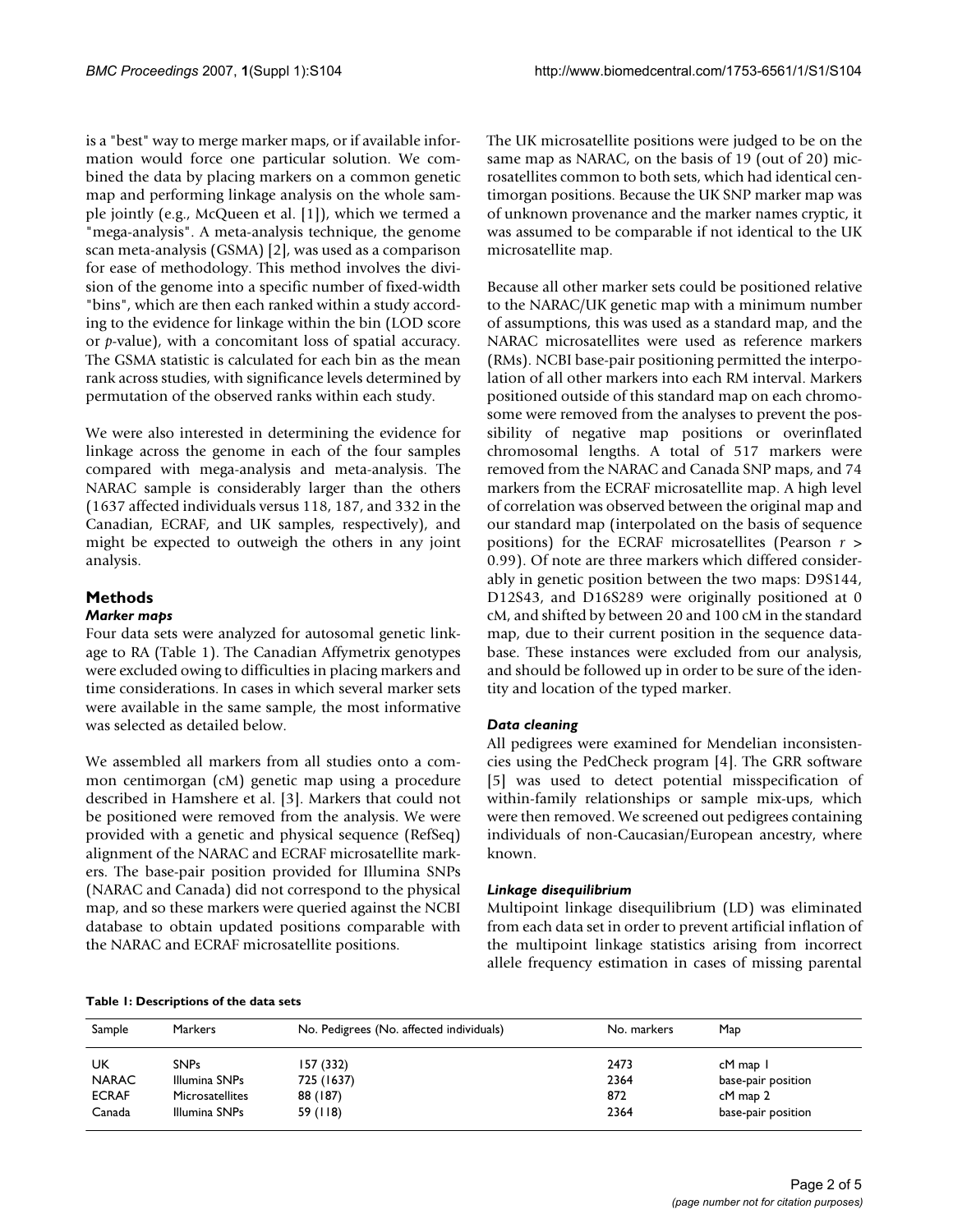data [6]. In the first instance, each marker map was thinned to a minimum intermarker distance of 0.5 cM. The microsatellite map was adjusted for LD as detailed by Hamshere et al. [3]. For the SNP markers, pair-wise LD in founder individuals, or the whole sample if insufficient founders were genotyped, was measured using LDMAX [7]. Marker pairs further apart than 5 cM were ignored because this was felt to be unlikely to affect the multipoint linkage statistic. A list of marker pairs in LD was compiled and one marker from the first pair was removed from the analysis, and the list was updated. The process was repeated until no marker pairs with  $r^2 > 0.05$  remained. We removed 7683 of the UK SNPs, 2546 of the NARAC and Canada SNPs, and 88 of the ECRAF microsatellites.

# *Linkage analysis*

Multipoint inkage analysis of the RA binary trait was performed on a 2-cM grid using MERLIN [8], with the 'npl' and 'exp' options. The average information content was higher for the UK SNP maps than for the microsatellite data. The NARAC SNP markers were also typed for a larger sample than the microsatellites. We used the SNP genotypes, rather than the microsatellite genotypes, for these two samples.

used in order to permit direct comparisons with previous studies. The bin-boundary markers were interpolated onto the NARAC genetic map, and all markers were 'binned' by reference to their positions. The maximum LOD score in each bin was used by the GSMA program to derive ranks for each bin, weighted by the square root of the number of affected individuals, and genome-wide significance was calculated from 10,000 permutations.

# **Results and discussion**

The maximum LOD score on each chromosome from the four individual samples are presented in Table 2 alongside the results of the mega-analysis. Chromosome 6 showed the highest LOD (20.71) at 46 cM in the mega-analysis, as well as the highest LOD in each of the individual screens (with the exception of Canada). It was the only locus with LOD > 0.5 observed in the UK sample.

High linkage scores were also detected on chromosomes 11 (LOD = 2.81, 48 cM), 2 (LOD = 2.01, 194 cM), and 4  $(LOD = 1.83, 110 \text{ cM})$ . Loci showing low or modest linkage with some concordance across studies included chromosomes 9 (136–146 cM), 12 (104–136 cM), and 21 (30–52 cM). Five chromosomes (3, 14, 15, 17, and 22) showed no LOD score > 1.

# *Meta-analysis*

A GSMA was performed as described previously [2,9]. The recommended bin boundaries for 120 30-cM bins were The results of the meta-analysis (Table 3) implicate the same region as the mega-analysis on chromosome 6 as a

|                | Mega-analysis |     |             | <b>UK</b> | <b>NARAC</b>                  |     |            | <b>ECRAF</b>   |            | Canada      |
|----------------|---------------|-----|-------------|-----------|-------------------------------|-----|------------|----------------|------------|-------------|
| Chr            | <b>LOD</b>    | cM  | <b>LOD</b>  | cM        | <b>LOD</b>                    | cM  | <b>LOD</b> | cM             | <b>LOD</b> | сM          |
|                | 1.02a         | 240 | 0.44        | 156       | 1.28                          | 234 | 1.69       | 28             | 0.57       | 272         |
| $\overline{2}$ | 2.01          | 194 | 0.07        | 238       | 3.16                          | 192 | 2.03       | 86             | 0.81       | 104         |
| 3              | 0.17          | 64  | 0.24        | $ $ $ $ 8 | 0.43                          | 78  | 0.69       | 146            | 0.4        | 54          |
| 4              | 1.83          | 110 | 0.01        | 64        | 2.77                          | 110 | 1.16       | $\overline{2}$ | 0.25       | $\mathbf 0$ |
| 5              | 1.42          | 26  | 0.04        | 186       | 3.35                          | 26  | 0.85       | 164            | 0.18       | 186         |
| 6              | 20.71         | 46  | 2.85        | 58        | 16                            | 46  | 2.93       | 44             | 1.39       | 156         |
| 7              | 1.66          | 126 | 0.03        | 84        | 2.08                          | 144 | 0.33       | 140            | 1.93       | 34          |
| 8              | 0.72          | 104 | 0.33        | 102       | 1.16                          | 118 | 0.2        | 92             | 0.73       | 68          |
| 9              | 0.76          | 146 | 0.04        | 32        | 0.54                          | 146 | 0.1        | 136            | 2.12       | 144         |
| 10             | 1.69          | 102 | 0.3         | 154       | 2.46                          | 90  | 0.13       | 102            | 0.23       | 6           |
| П              | 2.81          | 48  | 0.01        | 26        | 4.02                          | 48  | 0.01       | 42             | 0.53       | 28          |
| 12             | 1.29          | 42  | 0.31        | 136       | 1.55                          | 44  | 1.5        | 104            | 1.16       | 118         |
| $ 3\rangle$    | 0.51          | 80  | 0.36        | 80        | 1.01                          | 28  | 2.46       | 102            | 0.18       | 92          |
| 4              | 0.27          | 108 | 0.36        | 76        | 0.67                          | 92  | 0.16       | 126            | 0.33       | 114         |
| 15             | 0.68          | 100 | $-0.01$     | 104       | 0.7                           | 100 | 0.21       | 98             | 0.48       | 104         |
| 16             | 1.07          | 78  | 0.16        | 20        | 1.49                          | 68  | 0.57       | 46             | 0          | 72          |
| 17             | 0.85          | 86  | 0.15        | 82        | 0.99                          | 106 | 0.73       | 6              | 0.58       | $\mathbf 0$ |
| 18             | 1.03          | 76  | $\mathbf 0$ | 112       | 0.96                          | 80  | 0.94       | 100            | 0.37       | 20          |
| 9              | 0.88          | 96  | 0.19        | 86        | 0.43                          | 98  | 0.12       | 56             | 1.11       | 102         |
| 20             | 0.37          | 88  | $-0.03$     | 98        | $\mathbf{I} \cdot \mathbf{I}$ | 86  | 1.9        | $\overline{4}$ | 0.16       | 56          |
| 21             | 1.37          | 42  | 0.32        | 52        | 1.15                          | 42  | 0.55       | 40             | 0.11       | 30          |
| 22             | 0.24          | 60  | 0.03        | 60        | 0.2                           | 42  | 0.71       | 8              | 0.02       | 4           |

aLOD > 1 highlighted in bold.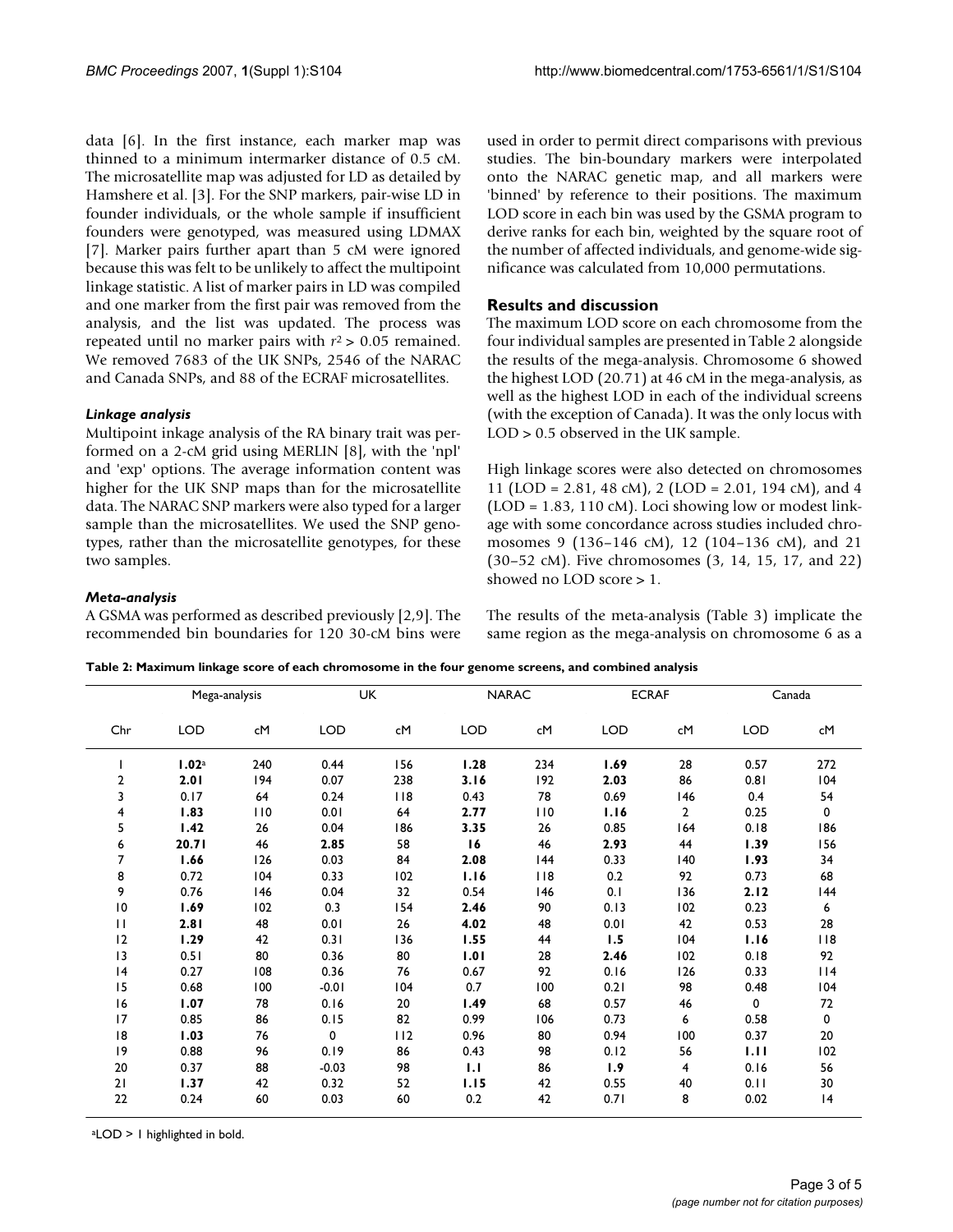| Bin (chr. bin)   | Position (cM) <sup>a</sup> | Summed rank p-valueb   | Ordered rank p-value |  |
|------------------|----------------------------|------------------------|----------------------|--|
| 6.2 <sup>c</sup> | $28.4 - 64.8$              | $1.67 \times 10^{-6d}$ | $2.0 \times 10^{-4}$ |  |
| 6.3              | 64.8-99.7                  | 0.0005e                | 0.0016               |  |
| 6.1              | $0.0 - 28.4$               | 0.0017e                | 0.0010               |  |
| 6.5              | $131.1 - 166.5$            | 0.0152                 | 0.0932               |  |
| 6.4              | $99.7 - 131.1$             | 0.0205                 | 0.0786               |  |
| 2.8              | 176.0-208.0                | 0.0270                 | 0.0820               |  |
| 12.2             | $24.4 - 51.4$              | 0.0477                 | 0.3382               |  |
| 2.6              | $128.0 - 156.0$            | 0.0487                 | 0.1992               |  |

**Table 3: Bins with nominally significant GSMA results**

acM position according to the NARAC map.

bSR *p*-value < 0.05

cBold type indicates bins with both SR and OR *p*-values < 0.05.

dGenome-wide significant

eGenome-wide suggestive

susceptibility locus for RA, with bin 2 achieving genomewide significance according to the Lander and Kruglyak criteria [10], and bins 1 and 3, genome-wide suggestive linkage. Interestingly, there may be some evidence for a second locus on chromosome 6. Meta-analysis of bin 5 (centered at  $\sim$ 150 cM) shows low/modest peaks in all the samples, and covers the location of the highest peak on the chromosome in the Canadian sample. The mega-analysis showed a LOD score peak of 2.01 at 148 cM on this chromosome.

Three of these samples (NARAC, ECRAF, UK) have been used in previous meta-analyses [11,12]. As in those analyses, we find our most significant results on chromosome 6p, and nominal significance on chromosomes 12p and 2q. Discrepancies such as on chromosomes 8p and 1q may be attributable to differences in the samples (we added the Canadian data set and updated versions of the other data sets; we removed non-Caucasian pedigrees) and markers (where possible we used SNP markers rather than microsatellites; we ensured LD was removed prior to linkage analysis).

Several of these bins span candidate gene loci, including the *HLA-DRB1* locus in bin 6.2. *CTLA*, which may be a susceptibility locus for RA [13] is located in bin 2.8, the second and third most significant chromosome in the meta- and mega-analysis, respectively. The *PTPN22* locus maps to bin 1.6, which was the 25<sup>th</sup> highest ranked bin in the meta-analysis, and was not significant. This locus did not feature in any of the individual analyses, although the mega-analysis shows a small peak over the gene locus at 156 cM, with a maximum score of 0.99 (nominal  $p =$ 0.02).

The conduct of our study was largely focused on the details of combining samples for mega-analysis in a rigorous fashion, and we conclude that the process adopted

will often be dictated by the characteristics of the samples, and the information available on each. Researchers should follow common sense in including the data that provide the maximum information for each sample. The use of commercial high-density SNP maps, and the fullgenome physical maps have made this process easier and probably more accurate than in the recent past. Metaanalysis techniques such as GSMA are more straightforward to perform than a mega-analysis, since they do not require access to the genotype data. Both the meta- and mega-analyses detect the strong linkage to chromosome 6. In addition, regions on chromosomes 2 (194 cM) and 12 (42 cM) are highlighted by both analyses. However, the mega-analysis showed evidence for linkage to chromosomes 10q and 11q, which was not observed in the GSMA. This is because chromosomes 2 and 12 show consistent linkage evidence across the four samples, whereas the linkages of chromosomes 10q and 11q are due almost entirely to high LOD scores from the NARAC sample, with negligible linkage evidence in the other three samples. The GSMA assigns significance to regions where linkage statistics are consistently highly-ranked across studies, but does not take into account the magnitude of the linkage statistics. Thus, it will not detect linkages based on a very high linkage statistic from one sample.

#### **Conclusion**

This is the largest combined sample analyzed so far for linkage to RA. Both meta- and mega-analysis detected a highly significant linkage to chromosome 6p, with weaker linkages to chromosomes 6q, 2q, and 12p. In each of these regions there was consistent linkage evidence across the four samples. The mega-analysis also detected linkage to chromosomes 10q and 11q. In these regions, the linkage evidence came almost entirely from the NARAC sample, so they were not picked up by the meta-analysis. When performing an analysis of combined samples, it is important to ensure that marker maps are compatible,